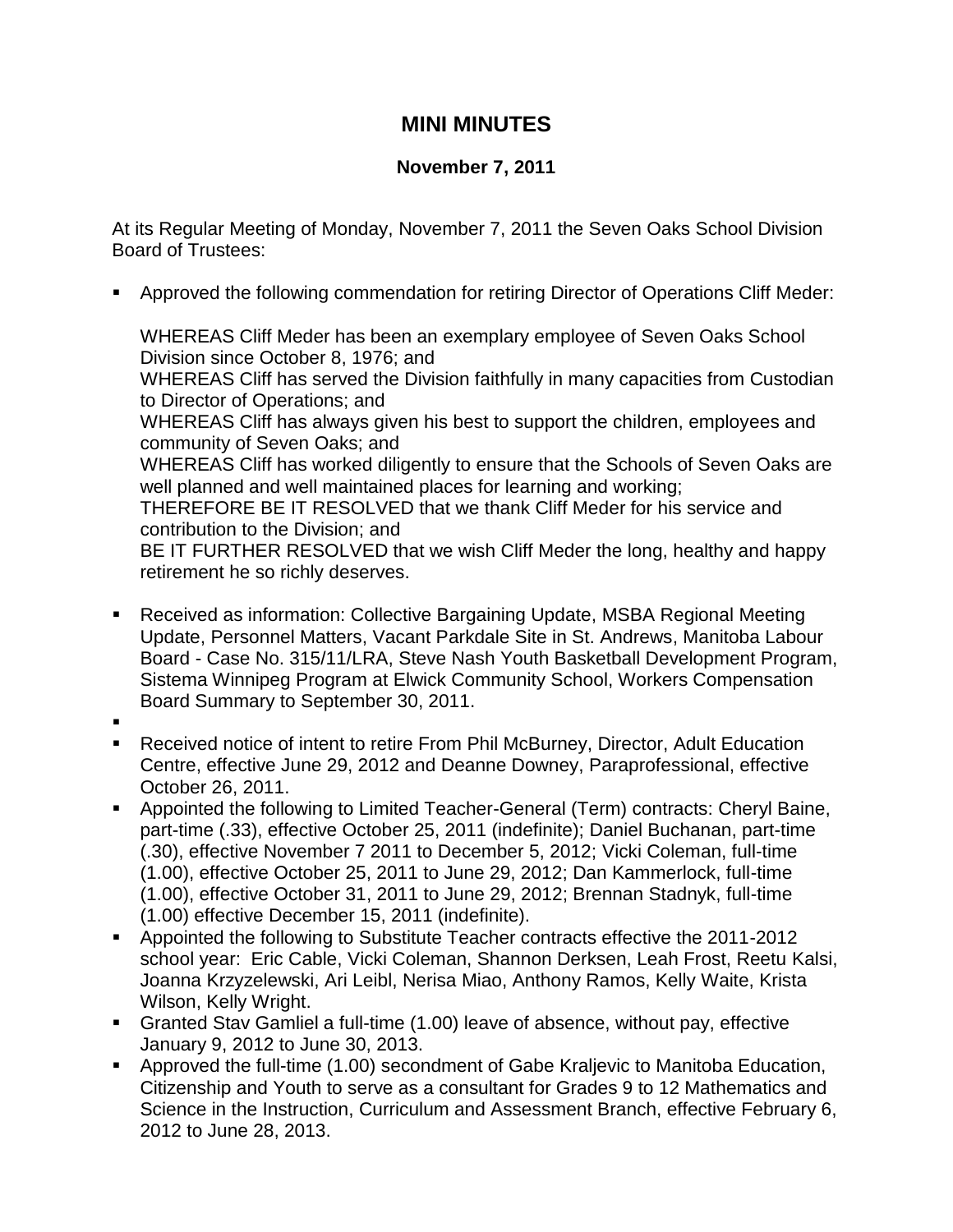- Approved the full-time (1.00) secondment of Barbara Tascona to The Government of Manitoba represented by the Minister of Healthy Living, Youth and Seniors to provide services to the Students Working Against Tobacco (S.W.A.T.) program effective February 6, 2012 to June 30, 2012.
- Appointed the following to full-time (1.00) paraprofessional positions effective October 24, 2011: Erline Cabaguio, Patrick Dwyer, Cynthia Kelpin; and Joseph Sebastian effective October 5, 2011.
- Appointed the following: Jo-Anne Thompson, full-time Library Technician, effective October 24, 201; Dieter Klein, part-time, 4 hours per day, effective October 17, 2011; Karen Loeb, instructor, English as an Additional Language program effective October 17, 2011 to December 22, 2011; Kathy Kerr, instructor, English as an Additional Language program effective September 14, 2011 to June 30, 2012; Hayley Leydier, instructor, English as an Additional Language program, effective April 1, 2011 to December 22, 2011; Sally Nelson, part-time (15 hours per week) Neighbourhood Immigrant Settlement Worker, effective October 19, 2011 to March 31, 2012; Michelle MacIver, full-time Student Parent Support Worker, effective October 31, 2011; Awit Marcelino, full-time Student Parent Support Worker, effective October 31, 2011.
- Received notice of intent to resign from Ron Campbell, Bus Driver, effective November 25, 2011; Matthew Castro, Custodian, effective October 14, 2011; Erin Visch-Krahn, Student Parent Support Worker, effective October 27, 2011.
- Approved that the Board ratify the 2011 2014 Agreement in Committee with the Educational Assistants of Seven Oaks (formerly named Seven Oaks Paraprofessional Association).
- Approved that the Board write to the City of Winnipeg to request an exchange of lands at École Leila North Community School and a financial contribution to the sports field re-orientation.
- Approved That By-Law No. 5-2011 for the purpose of borrowing the sum of \$2,478,900.00 for Ventilation Upgrade at École Seven Oaks Middle School (\$783,500), Modular Classroom Installation Project at Belmont, Leila North, A.E. Wright and O.V. Jewitt Community Schools (\$273,900), Grooming Room, Elevator and Lift at West St. Paul School (\$672,000), Roof Replacement at Maples Collegiate (\$677,000), Elevator and Grooming Room at Garden City Collegiate (\$82,600) and adjustment for increased Manitoba Hydro Boiler Incentive Rebate on Steam Unit Ventilator Replacement at Garden City Collegiate (-\$10,100) be given first reading.
- Approved that a new school bus be purchased from Maxim Truck and Trailer on the basis of low bid.
- Approved that the Board grant École Riverbend Community School permission to host a Wine and Cheese event on Thursday, December 15, 2011 from 3:45 p.m. to 6:30 p.m. (cash bar).
- Approved that the Board grant Collicutt School permission to host a Retirement Celebration to honour Robert Holmes on Friday, December 16, 2011 from 4:30 p.m. to 7:00 p.m. (cash bar).
- Approved for payment:
	- Cheques #2120579-#2120859 and #298-#311, US\$ cheques #212022-#212031, direct deposits #20120900-#20121404 and pre-authorized debits #201045- #201052 in the amount of \$2,982,820.95.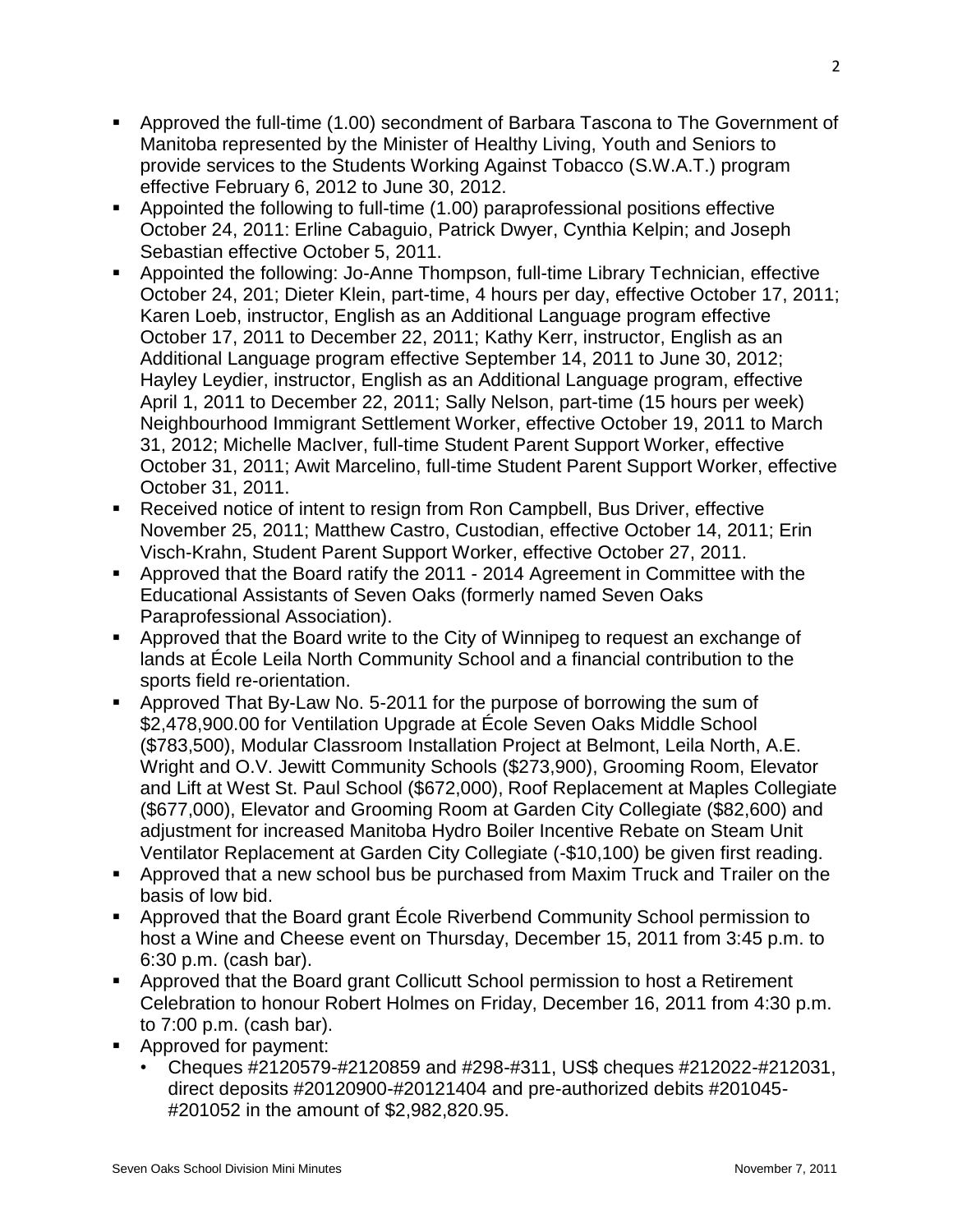- Invoice No. 1123-04 for the Maples Roof Phase 1 in the amount of \$1,054.70 be paid to Affinity Firestop Consultants.
- Invoice Number No. 141799 for the new Amber Trails School public consultation meeting in the amount of \$2,473.26 be paid to Canad Inns Destination Centre Garden City.
- Invoice No. 624311 for the Maples Roof Phase 1 project in the amount of \$1,050.00 be paid to D.K. Bennett & Associations.
- Invoice No. 625411 for the Maples Roof Phase 1 project in the amount of \$787.50 be paid to D.K. Bennett & Associations.
- Certificate of Payment No. 5 for the ÉSOMS Ventilation Upgrade Phase II in the amount of \$161,299.99 be paid to East Side Ventilation.
- 7-1/2% Statutory Holdback on Certificate of Payment No. 5 for the ÉSOMS Ventilation Upgrade Phase II in the amount of \$11,887.34 be paid to the SOSD/East Side Ventilation-ÉSOMS Ventilation II account.
- Certificate of Payment No. 3 for the West St. Paul Elevator project in the amount of \$156,668.44 be paid to Gardon Construction Ltd.
- 7-1/2% Statutory Holdback on Certificate of Payment No. 3 for the West St. Paul Elevator project in the amount of \$12,097.95 be paid to the SOSD/Gardon 438 West St. Paul Elevator account.
- Falcon Creek Industries Inc. Certificate of Payment No. 3 for the Multiple Portable Relocation in the amount of \$226,643.13 be paid to Hill Sokalski Walsh Trippier LLP for deposit into their trust account with handling of said funds to be exactly as directed by Michael Willcock, D'Arcy & Deacon LLP in his letter delivered October 26, 2011 to Derek Olson, Hill Sokalski Walsh Trippier LLP.
- 7-1/2% Statutory Holdback on Certificate of Payment No. 3 for the Multiple Portable Relocation in the amount of \$17,501.40 be paid to the SOSD/Falcon Creek 439 Multiple Portable account.
- Invoice No. 9888 for the West St. Paul Elevator project in the amount of \$5,010.46 be paid to Number Ten Architectural Group.
- Certificate of Payment No. 3 for Maples Roof Phase 1 in the amount of \$186,856.46 be paid to Oakwood Roofing and Sheet Metal.
- 7-1/2% Statutory Holdback on Certificate of Payment No. 3 for Maples Roof Phase 1 in the amount of \$14,429.07 be paid to the SOSD/Oakwood Roof-442 Maples Roof Phase 1 account.
- Invoice No. 116409-1 for the Maples Sports Field project in the amount of \$2,396.29 be paid to Shelmerdine Ltd.
- Statutory Holdback on Invoice No. 116409-1 for the Maples Sports Field project in the amount of \$253.57 be paid to the SOSD/Shelmerdine Ltd. 001-Maples Field account.
- Invoice No. 116527 for the Maples Sports Field project in the amount of \$61,370.66 be paid to Shelmerdine Ltd.
- Statutory Holdback on Invoice No. 116527 for the Maples Sports Field project in the amount of \$6,494.25 be paid to the SOSD/Shelmerdine Ltd. 001-Maples Field account.
- Invoice No. 116551 for the Maples Sports Field project in the amount of \$110,300.49 be paid to Shelmerdine Ltd.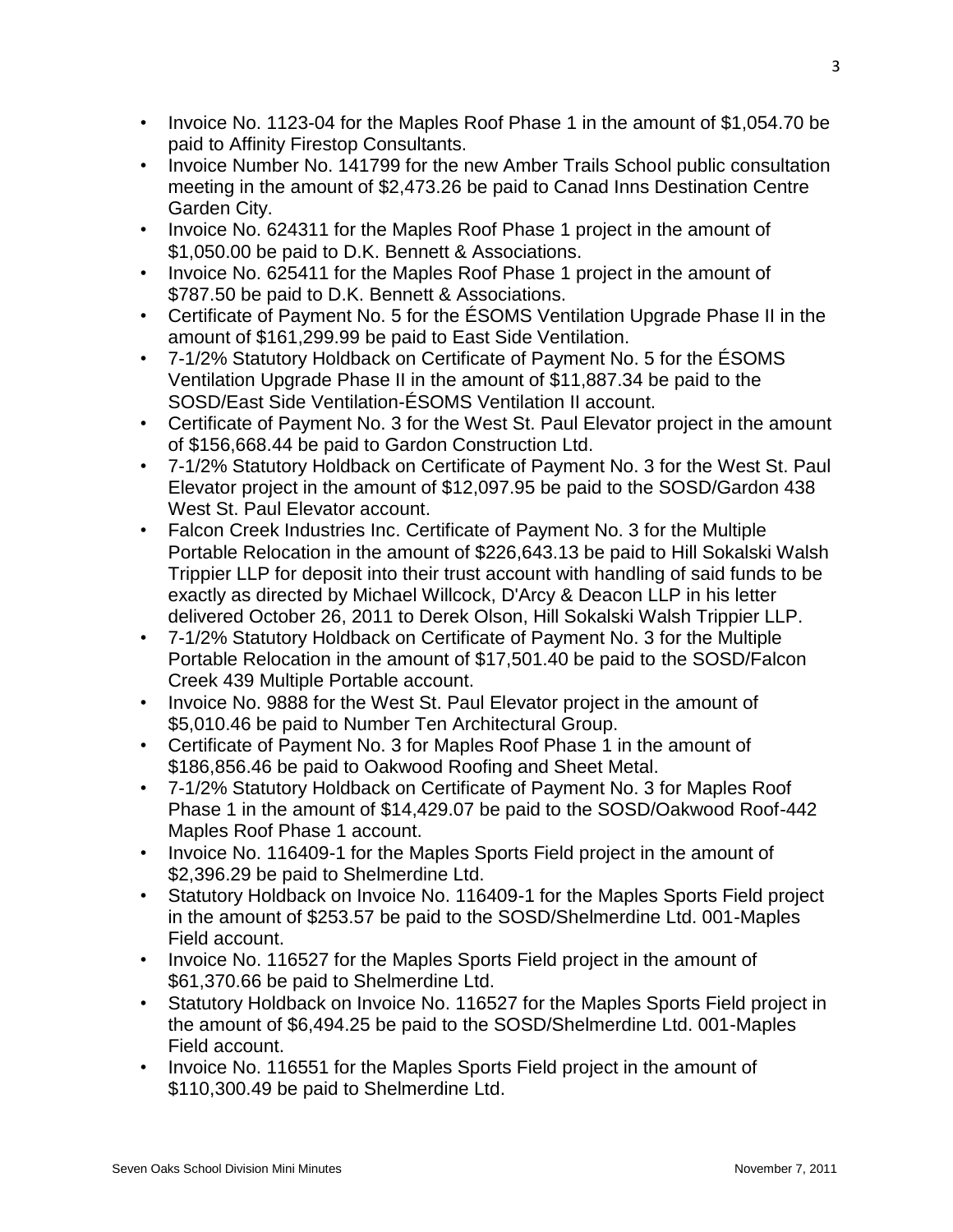- Statutory Holdback on Invoice No. 116551 for the Maples Sports Field project in the amount of \$11,672.01 be paid to the SOSD/Shelmerdine Ltd 001-Maples Field account.
- Invoice No. 116552 for the Maples Sports Field project in the amount of \$4,804.38 be credited to Seven Oaks School Division by Shelmerdine Ltd.
- Statutory Holdback on Shelmerdine Ltd. Invoice No. 116552 for the Maples Sports Field project in the amount of -\$508.40 be paid to the SOSD/Shelmerdine Ltd. 001-Maples Field account.
- Certificate of Payment No. 8 (Final Billing) for the Riverbend Modular and Link in the amount of \$2,100.00 be paid to Von Ast Construction (2003) Inc.
- Invoice No. 11818 for the Maples Sports Field project in the amount of \$16,803.50 be paid to W & M Professional Gym.
- **Received conference reports from:** 
	- Sonja Wiens, Teacher, Constable Finney School: "The Wonder of Learning the Hundred Languages of Children", October 1 to 3, 2010 - Chicago, Illinois.
	- Tracey Baker, Teacher, Edmund Partridge School: National Middle Years Association Conference, November 4 t 6, 2010 - Baltimore, Maryland.
	- Diane Cameron, Teacher, James Nisbet School: "The Wonder of Learning the Hundred Languages of Children", October 1 to 3, 2010 - Chicago, Illinois.
	- Arla Parker, Teacher, A.E. Wright School: Benchmarks of Historical Thinking A Framework for Assessment in Canada, July 4 to 9, 2011 - Vancouver, British Columbia.
	- Sabrina Slessor, Teacher, Forest Park School: IRA Conference, May 8 to 11, 2011 - Orlando, Florida.
	- Fortunato Lim, Acting Vice-Principal, Maples Collegiate: National At Risk Education Network Conference, February 21 to 24, 2011 - Panama City, Florida.
- **Correspondence received from:** 
	- Leigh-Anne Bowles, Youth Relations Manager, United Way of Winnipeg: Recipients from Seven Oaks for the United Way Student Community Service Award for 2011.
	- Carolyn Duhamel, Executive Director, MSBA: 2010-2011 Committee Member Survey Results.
	- Robert Rivard, President, MSBA: Letter of congratulations to the Honourable Greg Selinger and colleagues on recent electoral success.
	- Newsletter: Wayfinders a Bright Futures Program: Launching of Bright Futures new program name and logo.
	- Roby Yeung, Ava Thompson, Teachers, Garden City Collegiate: Student trip to Cusco, Peru - Spring Break 2013.
	- Manitoba News Release October 26, 2011: Smaller Classes in Early Years to Benefit Children, Families -Allan.
	- MPI École Riverbend School Hands-up Survey Results: School Zone Safety Pilot Project.
	- September 30, 2011 Enrolment Report Revised October 25, 2011.
	- Darryl Gervais, Director Instruction, Curriculum Assessment Branch: Arts Education Framework of Outcomes.
	- Carol Bellringer, Auditor General: Senior Management Expenses Audit.
	- MSBA Labour Relations: October Update CPI, Unemployment Rate and Regional Trends.